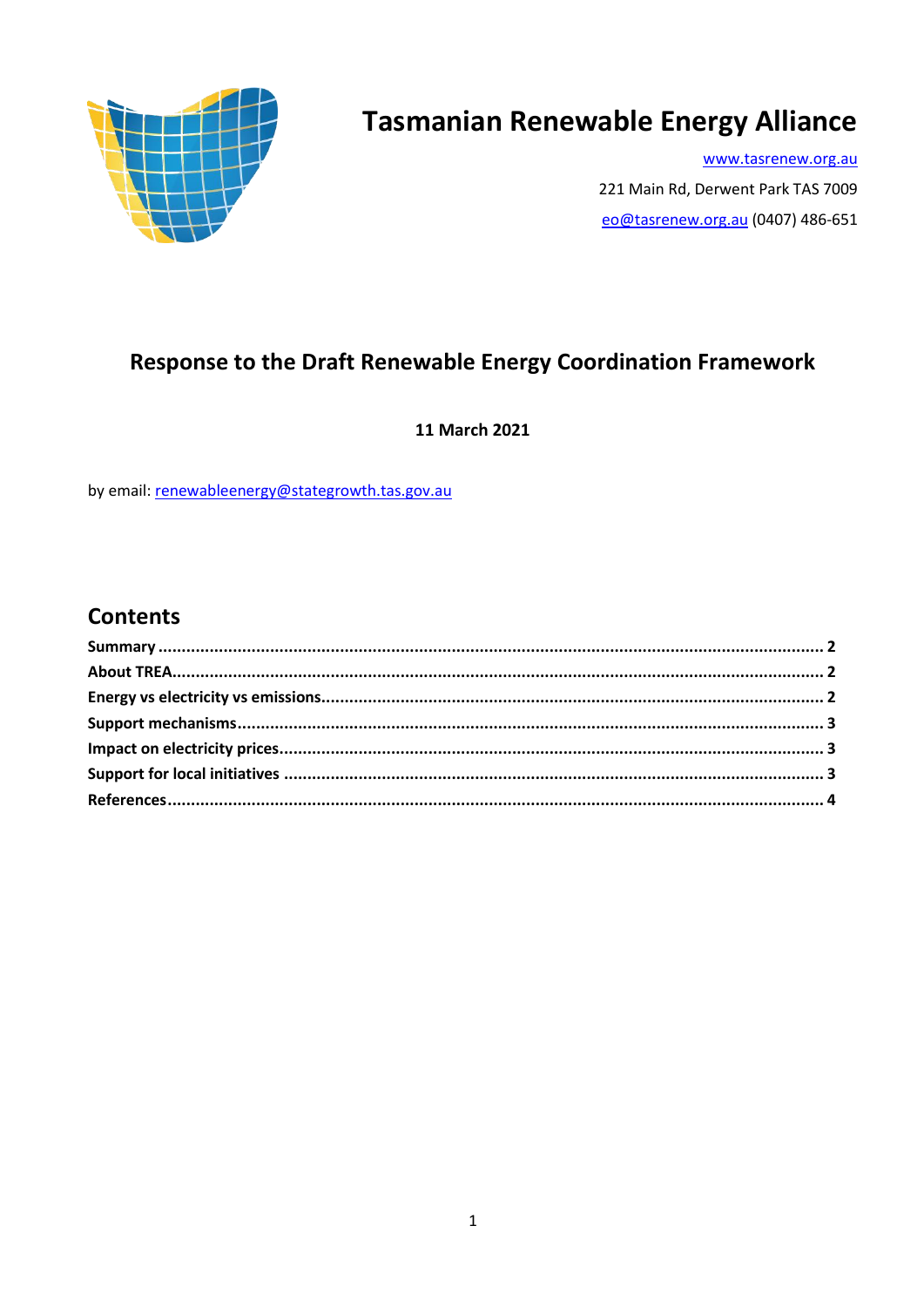#### **Summary**

TREA welcomes the opportunity to comment on the Draft Renewable Energy Coordination Framework (dRECF). We apologies for the late submission of these comments and hope that they can still be considered in the development of the final Renewable Energy Coordination Framework.

TREA supports several of the new commitments in the dRECF, in particular:

- The analysis of implementation or coordination mechanism (1.1.1)
- The coordination of community benefit schemes within Renewable Energy Zones (REZs) (3.1.1)
- The possible extension of community benefit schemes to cover transmission and pumped hydro developments by state GBEs (p.23)

Our key requests are that:

- Future Tasmanian documents on renewable electricity policy acknowledge the distinction between electricity generation and total energy use.
- Tasmanian policy on renewable electricity is placed in the context of state and national policies to reduce greenhouse gas emissions in line with Australia's commitment to the Paris Agreement.
- No further commitments of support for new renewable electricity investment should be provided by the state government or energy GBEs until the proposed review of implementation and coordination mechanisms (1.1.1) is completed and made public.
- The final version of the Renewable Energy Coordination Framework should spell out in more detail what impact the proposed developments will have on electricity prices for consumers on regulated tariffs.
- The final version of the Renewable Energy Coordination Framework should spell out in more detail how it will facilitate community energy projects.

#### **About TREA**

The Tasmanian Renewable Energy Alliance represents solar sales and installation companies in Tasmania, as well as other developers of small scale renewable energy project. We provide services to members and a united voice for the renewable energy industry in dealing with government and regulatory agencies. Our broader aims also include promoting the development and use of renewable energy in Tasmania.

#### **Energy vs electricity vs emissions**

The dRECF is misleading by not making a distinction between total energy use and electricity generation.

All of the following statements in fact relate to electricity, not energy:

- "Tasmania is now 100 per cent self-sufficient in renewable energy …" (p.1)
- "In November 2020, we celebrated a significant achievement by reaching 100 per cent self-sufficiency in renewable energy generation." (p.5)
- "Having already achieved 100 per cent self-sufficiency in renewable energy generation…" (p.14)

The distinction between energy and electricity is not made at all in the DRECF and is only acknowledged in the final FAQ in the source reference at [https://renewablestasmania.tas.gov.au/100\\_target\\_achievement](https://renewablestasmania.tas.gov.au/100_target_achievement) where it says "The target relates only to renewable sources for electricity generation. Gas and other fuel sources still have a place while they are the most practical and economic options, particularly for direct heat and for transport."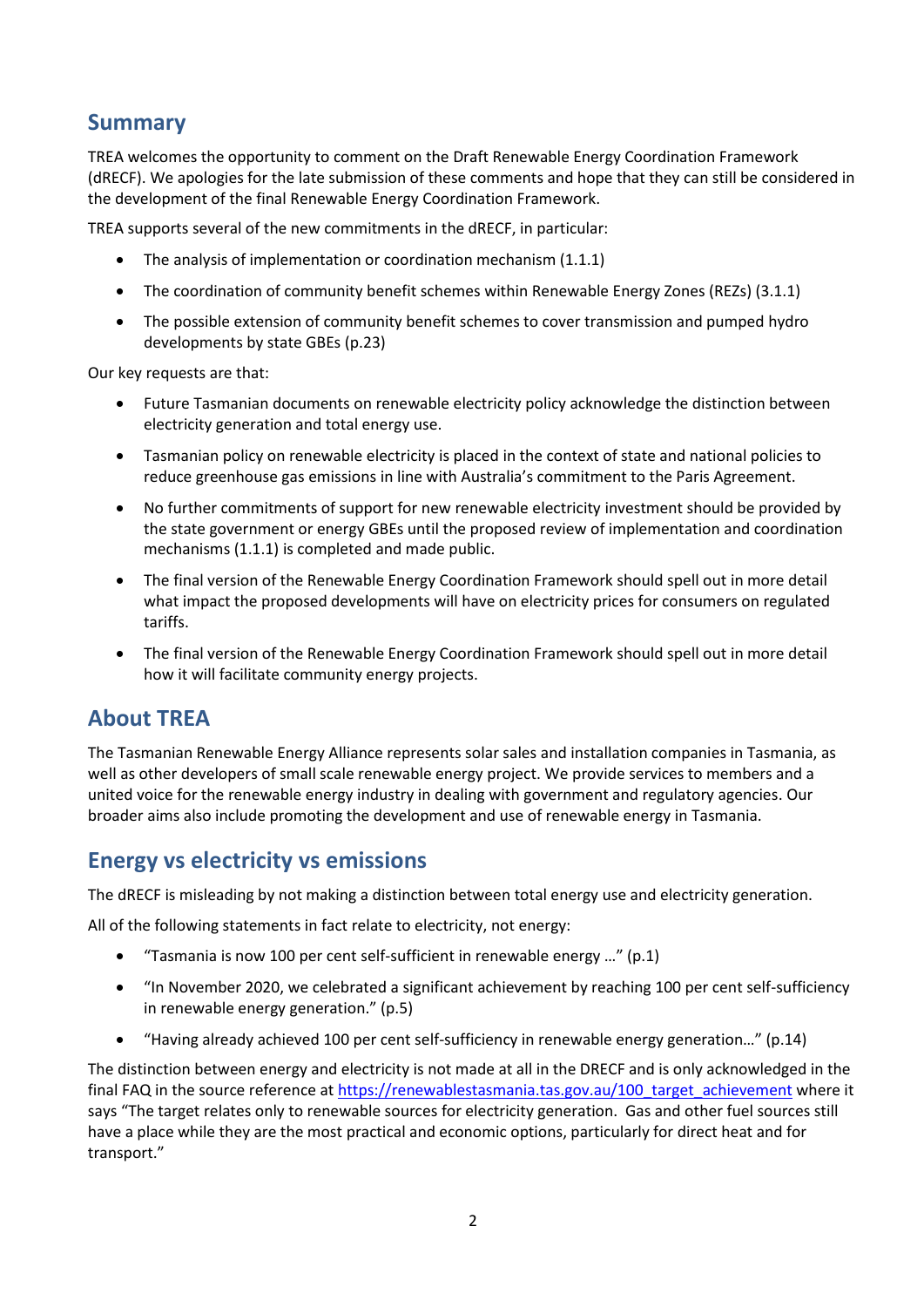As pointed out in the TREA response to the draft Tasmanian Renewable Energy Action Plan (TREA 2020), it is likely that energy from fossil fuels (liquid fuels, coal and gas) is a greater proportion of total energy use in Tasmania than renewable sources (wind and hydro).

It is clear that the Renewable Energy Action Plan and the Renewable Energy Coordination Framework are about industry development and encouraging jobs and investment, and not a policy response to the need for emissions reduction.

It is disappointing that the dRECF makes literally no mention of the 'carbon', 'emissions', 'climate' or 'greenhouse' and no mention of the process currently underway to review the Tasmanian Climate Change Act. The latter process provides an avenue to look at the strengths and limitation of increased renewable electricity generation in being able to reduce greenhouse gas emissions in Tasmania.

#### **Support mechanisms**

We welcome the commitment in the dRECF analysis of implementation or coordination mechanism (1.1.1).

As outlined in the TREA response to the draft Tasmanian Renewable Energy Action Plan (TREA 2020, p.3) we are concerned that mechanisms used to date to encourage additional renewable electricity generation lack transparency and it is not clear that they are the most cost effective way to facilitate new developments.

No further commitments of support for new renewable electricity investment should be provided by the state government or energy GBEs until this review is completed and made public.

# **Impact on electricity prices**

The dRECF seeks to support "Lower wholesale electricity prices in the NEM" (p.3).

Separately the state government has set a target to "Ensure regulated electricity prices remain affordable with the target to achieve the lowest regulated electricity prices in the NEM by 2022" (TasGov 2020, p.14).

While it is clear that at the NEM level, increased renewable electricity generation is placing downward pressure on wholesale electricity prices (Mazengarb 2021), it is not clear how the development of Marinus Link and the encouragement of additional large scale renewable electricity generation in Tasmania will reduce costs for Tasmanians on regulated electricity tariffs.

Factors that need to be addressed before it can be claimed that additional renewable electricity generation in Tasmania will benefit Tasmanian electricity consumers are:

- Increased interconnection between Tasmania and the rest of the NEM in a competitive market will tend to bring Tasmanian wholesale prices closer to the NEM average.
- Unless 100% of the cost of Marinus Link is met from the mainland and there is no explicit or implicit subsidy of new generation investment, at least some of the cost of these developments will be met by Tasmanian citizens or electricity consumers.
- Wholesale energy costs are only about a third of the cost of electricity bought by customers on regulated tariffs. Retailing, transmission and distribution costs also need to be addressed to create sustainable reductions in electricity costs for consumers.
- Ultimately, consumers are concerned about the cost of their electricity bill, not the comparison of tariff rates. Energy efficiency, local solar PV and behavioural changes are much more effective than increased central generation in reducing total electricity bills.

## **Support for local initiatives**

The dRECF focussed very much on the encouragement of large scale renewable electricity investment.